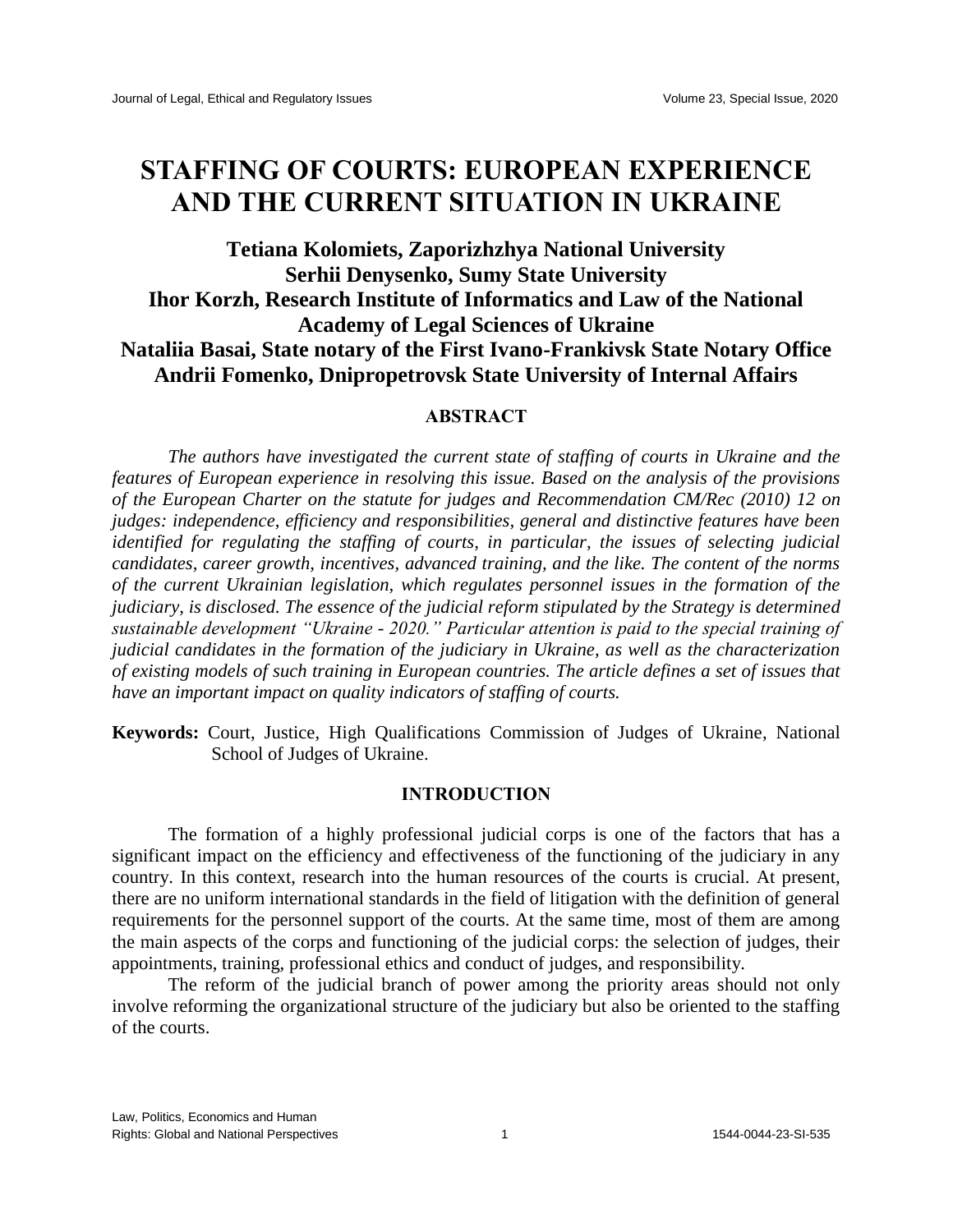The staffing of the judicial corps requires consideration of the specifics of the judicial system. The latter also influences the peculiarities of the selection procedure, the construction of a career of a judge, the improvement of its qualification, and the activities of the staff of the court apparatus. The fairness of justice and the level of trust in the court are directly dependent on the state of the judicial system. The observance of the principles of the independence of judges, protection against interference with their activities, strengthening the formation and unity of functioning of the judicial corps, and the like are also important. The effectiveness of any institution depends on its staff. The judiciary is no exception. Therefore, it is relevant to study the current state of staffing of courts in Ukraine and to study European experience in the context of this issue.

#### **LITERATURE REVIEW**

Staffing of the judicial branch of power should be characterized by the unity of purpose, goals, tasks, principles, forms, and methods of working with personnel at all levels of the organizational structure, cover the whole staffing corps, all staffing processes regardless of the mechanism and the degree of state influence on them (Inozemtseva, 2019). Therefore, in order to investigate the current state of staffing of courts in Ukraine, it is first of all advisable to highlight some European standards in the field of litigation, including the staffing of courts.

It should be noted that the activity of the Council of Europe for many years on the organization of justice in a democratic state, governed by the rule of law has allowed repeatedly to resolve various aspects of the issue of the status of judges. In 1998, the European Charter on the Statute of Judges was adopted, whose legal action is not binding but is a definite guideline for the development and improvement of the country's justice system (Mastracci, 2019).

As to the staffing of courts, paragraph 1.3 of the European Charter on the Statute of Judges (hereinafter-the Charter) is important. Thus, for every decision concerning the selection, hiring, appointment, career advancement or dismissal of a judge, the Statute provides for interventions independent of the executive and legislative power of the body. From the content of paragraph 1.3, such a body should consist of judges, of which at least half should be selected by their peers. A separate section of the Charter regulates the selection of judicial candidates and their training.

When selecting judicial candidates, which is conducted by a panel or an independent body, its ability to freely, impartially evaluate legal issues and the ability to correctly apply the rules of law to address the latter plays an important role. Exclusion from the list of candidates on the basis of gender, ethnic or social origin, philosophical or political opinions, and religious beliefs is not allowed. The preparation of elected candidates for the effective discharge of their judicial duties is at the expense of the state. The decision to appoint an elected judicial candidate and to appoint it to the tribunal is taken by an independent body (paragraph 1.3) either on its proposal, or on its recommendation, or with its consent or upon its conclusion (European Charter on the statute for judges, 1998).

Another important document governing the issue of staffing of courts is Recommendation CM/Rec (Council of Europe, 2010) 12 on judges: independence, efficiency, and responsibilities (hereinafter–Recommendations CM/Rec (2010) 12) approved by the Council of Europe on 17 November 2010. The provisions of Chapter VI are devoted to determining the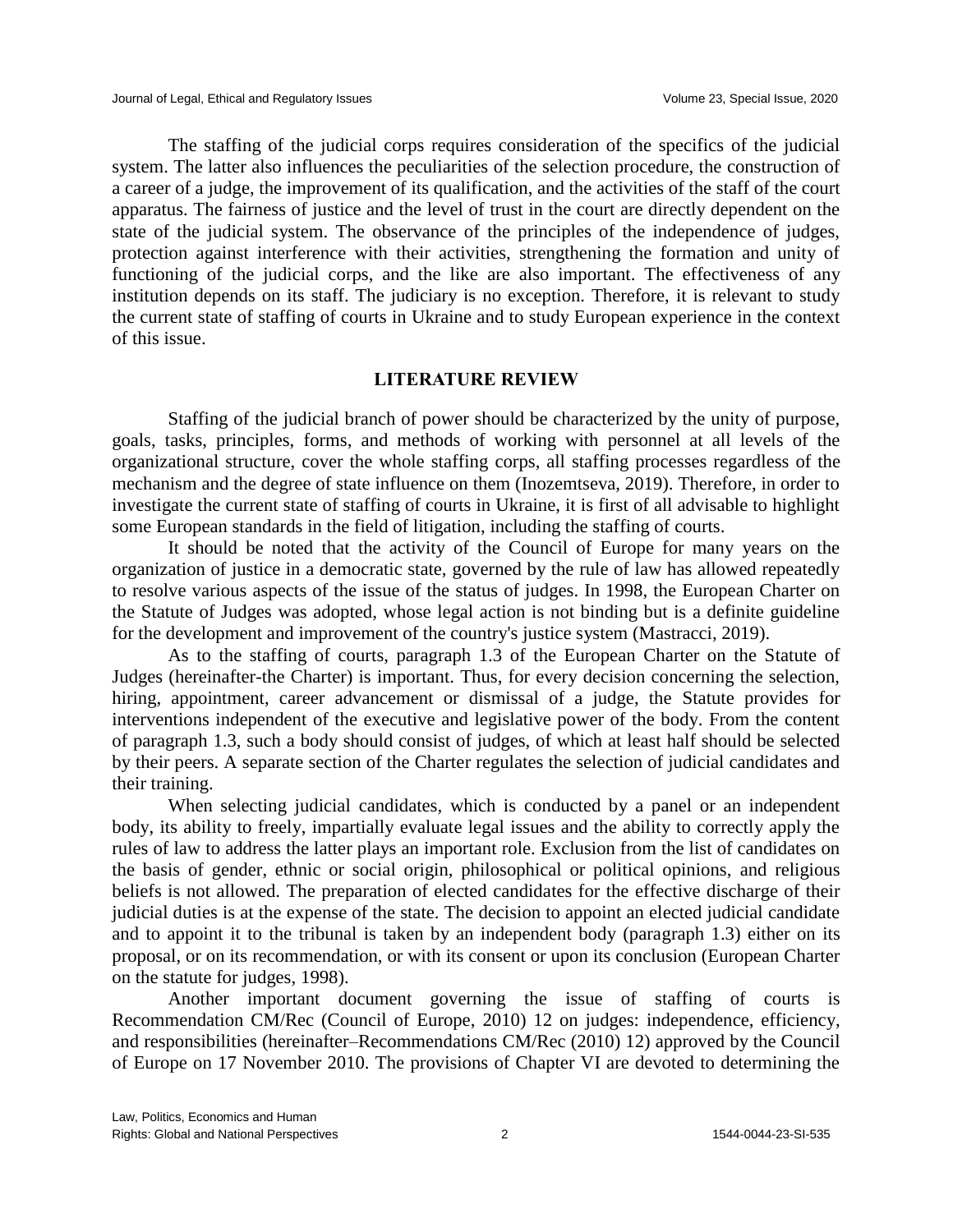status of judges, which includes the issues of selection of judicial candidates, career advancement, tenure of office, and remuneration. As to the selection of judicial candidates, Recommendations CM/Rec(2010)12 stipulate that the selection and career decisions of judges should be based on objective criteria established by law or by the competent authorities. Objective criteria include qualification; skills and ability to handle cases with the application of the rules of the law and respecting human dignity. Discrimination against judges or candidates for this post shall not be permissible regardless of gender, race, color, language, religion, political or another opinion, national or social origin, association with a national minority, property, disability, birth, sexual orientation or another status. However, the requirement that a judge or candidate for judicial office should be a national of the state concerned should not be considered discriminatory (Recommendation CM/Rec (Council of Europe, 2010) 12 on judges: independence, efficiency and responsibilities, 2010).

An analysis of the provisions of the Charter and the Recommendations of CM/Rec(2010)12 allows highlighting some general and distinctive features in the regulation of staffing of courts:

- 1. The prohibition of discrimination against judges and candidates for this position: general-provided for in both the Charter and Recommendations CM/Rec(2010)12; excellent-the list of non-discriminatory circumstances is concise in the Charter and more clear and complete in the Recommendations CM/Rec(2010)12;
- 2. The independence of the body, which makes a decision for the selection of judicial candidates and decides the career issues of judges from the executive and legislative branches: general-in the Charter and Recommendations CM/Rec(2010)12, the independence of such a body is guaranteed by the specialty of its composition (at least half of the members of the body should be judges elected by their peers); excellent-in Recommendation CM/Rec (Council of Europe**,** 2010) 12, when an independent body decides on the selection of judicial candidates or the decision of career matters, the recommendations of the head of state, government, or legislature in this regard are additionally taken into account;
- 3. The candidate's right to the post of the judge has not been selected for one reason or another, to appeal against such a decision or at least the procedure by which it was decided: excellent-only provided in Recommendations CM/Rec(2010)12;
- 4. The terms of office of judges: general-in the Charter and Recommendations CM/Rec(2010)12, the reasons for the resignation of judges include retirement, age restriction, availability of a medical certificate of physical disability, expiration of statutory term, or dismissal; excellent-Recommendations CM/Rec(2010)12 additionally provide for the possibility of early release of a judge at its request or on medical grounds, as well as the termination of the judge's activity in cases of serious violations of disciplinary or criminal provisions;
- 5. Remuneration for the performance of the judge's powers: general-the correspondence of the amount of remuneration to the professional level of the judge and the duties performed in such a way as to exclude any unauthorized influence on the judge's decision in the case, as well as the existence of guarantees of retention of reasonable remuneration in case of illness, disability, or parental leave, payment of years of service; excellent-the Charter additionally provides for the possibility of changing remuneration depending on the length of service, the nature of duties, and the importance of tasks;
- 6. Preparation of judicial candidates and training of judges (internship): general-the Charter and Recommendations CM/Rec(2010)12 provides for preparation of judicial candidates for the effective performance of judicial duties, training (internship) ) of judges also occurs at the expense of the state.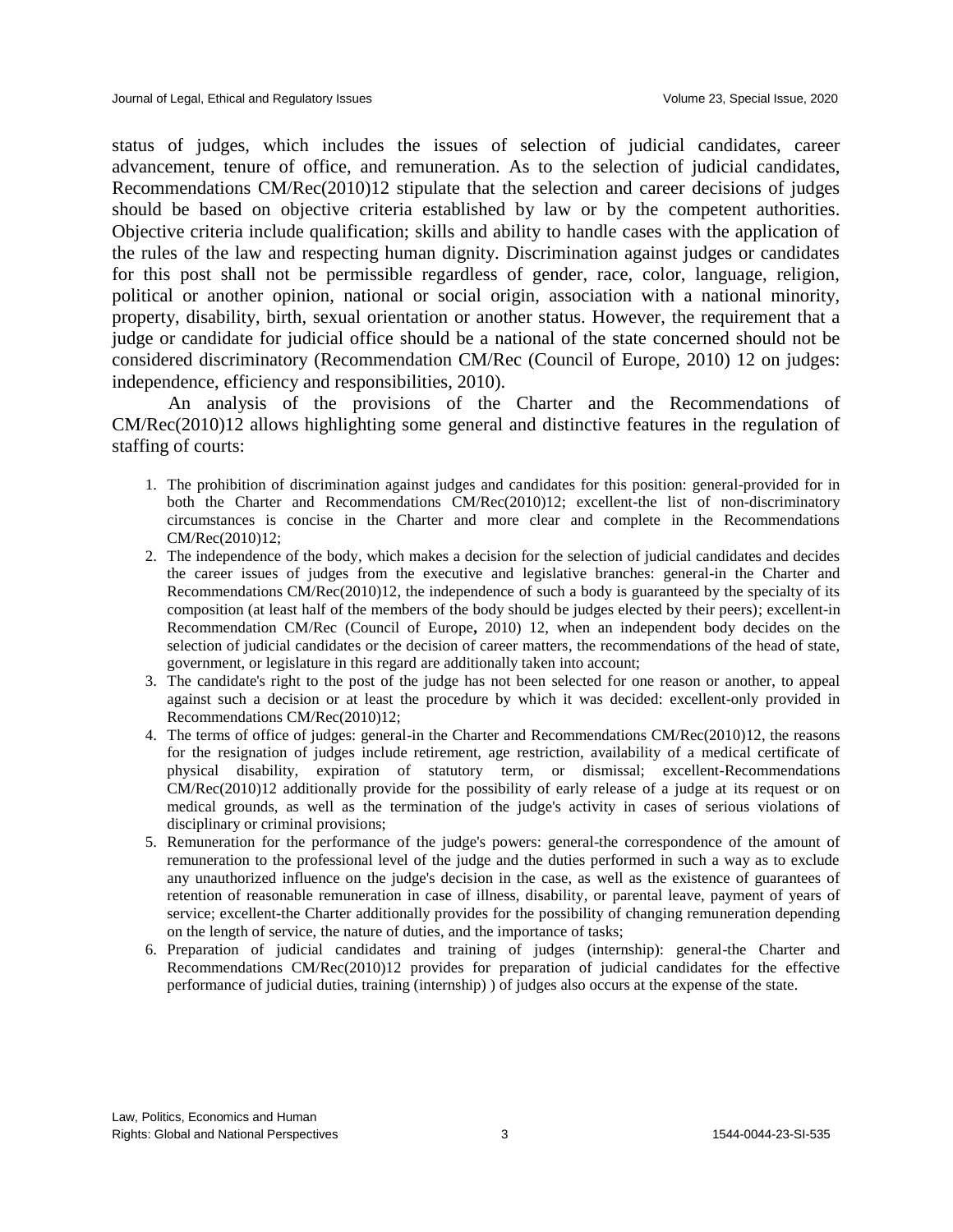#### **METHODOLOGY**

Investigation of the current state of staffing of courts in Ukraine and features of European experience in the settlement of this issue is performed using comparative legal, formal legal and systemic-structural methods. The analysis of the provisions of the European Charter on the Statute for Judges and Recommendation CM/Rec (Council of Europe, 2010) 12 on judges: independence, efficiency, and responsibilities, is performed by means of a comparative legal method and highlighted the common and distinctive features of the regulation of staffing of courts, in particular, issues of selection of judicial candidates, career advancement, rewards, advanced training, and the like. The formal-legal method allowed revealing the content of the norms of the current Ukrainian legislation, which regulates personnel issues of the formation of the judicial corps. Using a system-structural method, a set of issues is identified, which has an important influence on the qualitative indicators of staffing of courts.

#### **FINDINGS AND DISCUSSIONS**

As a result of the ratification of the Association Agreement between Ukraine and the European Union, the Decree of the President of Ukraine dated January 12, 2015 under No. 5/2015 approved the Sustainable Development Strategy "Ukraine 2020". Among many reforms it predicted was the reform of the judiciary. The purpose of judicial reform was to reform the judiciary, the litigation, and related legal institutions in order to put into practice the principles of the rule of law and to guarantee everyone the right to a fair trial by an independent and impartial tribunal. The reform is focused on ensuring the functioning of the judiciary, meeting public expectations of an independent and fair court, as well as the European system of values and standards for the protection of human rights (Sustainable Development Strategy, 2015).

In the judicial system of Ukraine, the High Qualifications Commission of Judges of Ukraine is the body that plays an important role in the implementation of judicial reform. Within the framework of judicial reform, including on staffing of courts, an important event was the adoption of the Law of Ukraine *"On Amendments to the Law of Ukraine" On Judiciary and Status of Judges"* and Some Laws of Ukraine Regarding the Activity of Judicial Authorities dated October 16, 2019 under No.193-IX. The law introduced a new procedure for the formation of the High Qualifications Commission of Judges. The High Qualifications Commission of Judges of Ukraine consists of twelve members appointed by the High Council of Justice on the results of the competition for a term of four years. Requirements for candidates for the post of member of the High Qualification Commission of Judges of Ukraine are also defined. These include:

- 1. The presence of Ukrainian citizenship;
- 2. Knowledge of the state language;
- 3. The presence of higher legal education;
- 4. Experience of professional activity in the field of law must be at least fifteen years;
- 5. Belonging to the legal profession;
- 6. Compliance with the criterion of political neutrality (Law of Ukraine, 2019).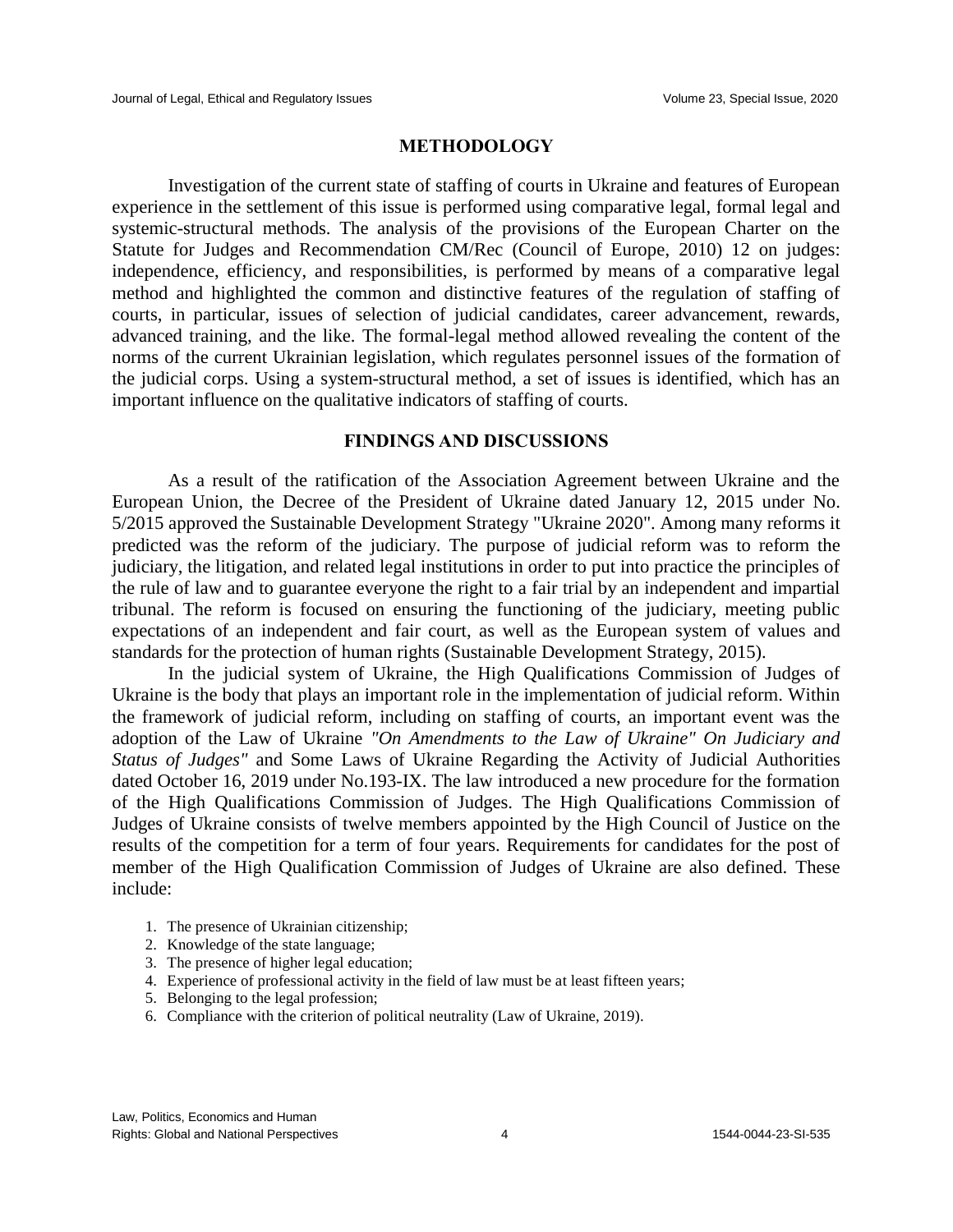Formation of judicial corps occurs through competitive selection, which is carried out by the High Qualifications Commission of Judges of Ukraine according to the Law of Ukraine *"On Judiciary and Status of Judges"* dated June 2, 2016 under No. 1402-VIII. Judicial candidates undergo a special examination, after which the High Qualification Commission of Judges decides on the special training at the National School of Judges of Ukraine. Only after such preparation, a qualification examination is taken. The Higher Qualifications Commission of Judges holds competitions for the vacant posts of judges of the local court, court of appeal or judges of the Supreme Court (cassation court), and the highest specialized court. Then, according to the results of competitive selection, the High Qualifications Commission of Judges of Ukraine sends to the High Council of Justice in accordance with the number of vacant posts of judges recommendations on the appointment of candidates as judges (Law of Ukraine, 2016). The very appointment of a judge is made by the President of Ukraine upon the submission of the High Council of Justice (Constitution of Ukraine, 1996).

Separately, we should focus on the features of the special training of potential judicial candidates. On February 12, 2018, the decision of the Higher Qualification Commission of Judges of Ukraine under No.19/зп-18 approved the procedure for special training of judicial candidates. Special training for a period of 12 months includes theoretical and practical training of judicial candidates and consists in the formation of professional skills and high professional culture, psychological adaptation to the profession of judge. The special training of judicial candidates aims to help the judicial candidates to develop personal qualities and to acquire the professional skills and competences necessary for the qualitative fulfillment of the duties of a judge, respecting the participants of the trial, ensuring the protection of human rights and fundamental freedoms, respect for ethics and awareness of the high importance of the court in a democratic society, ensuring impartiality and fair public hearing within a reasonable time (Council of Europe, 2018).

Determining the importance of the special training of judicial candidates in the formation of judicial corps, it is also necessary to establish the features of such training in European countries. It should be noted that in many European states, the formation of judicial corps involves the passing of special training by the judicial candidates. Such training is mandatory in countries such as Germany, France, Spain, and Portugal, in particular. In these countries, there are two models for the preparation of judicial candidates, namely: modular and combined. The essence of modular training lies in the order of training in court and practical training in the centers of training of judges, which is carried out over a period of time, the duration of which can sometimes exceed a year. Modular training provides students with the opportunity to improve their skills both directly during their practice in the courts and, optionally, in other government agencies. In turn, the combined training simultaneously involves practical work as a judge and group training under the guidance of experienced and highly qualified judges. The effectiveness of the combined model is explained by the candidates' ability to master the system of knowledge and skills required for the judicial profession in the practical aspect (European Parliament's Committee, 2017).

In Ukraine, the training of highly qualified personnel for the justice system is of national importance and is a key to improving the quality of justice. To this end and in accordance with the requirements of the Law of Ukraine "*On Judiciary and Status of Judges*", on December 21, 2010, the National School of Judges of Ukraine, a state institution with a special status in the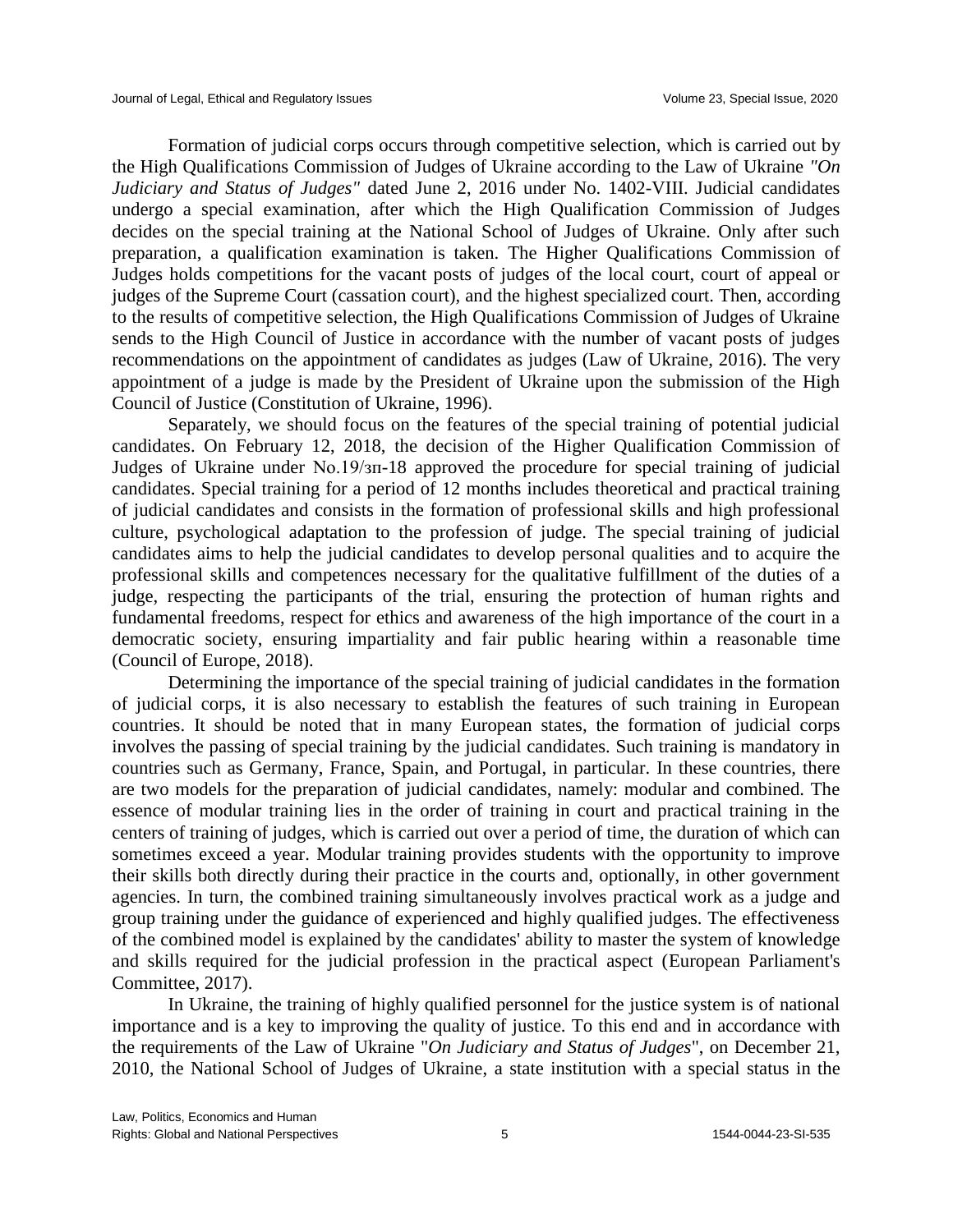justice system (The National School of Judges of Ukraine, 2010), was created. Based on the content of Art. 105 of the Law, in the context of resolving the issues of staffing of courts by highly qualified personnel, the National School of Judges not only provides candidates with the special training for the post of the judge. This government agency also provides training for judges (including those elected to administrative positions in the courts); periodic training of judges to improve their qualifications; conducting training courses determined by a qualifying or disciplinary body to improve the qualification of judges, who are temporarily suspended from justice (Law of Ukraine, 2016).

# **RECOMMENDATIONS**

Summarizing the study, we believe that the qualitative indicators of staffing of courts depend on the settlement of a whole set of issues: the selection of potential judicial candidates and their training, career growth, tenure of office, remuneration of judges and the like. Proper regulation at the legislative level of the preparation of judicial candidates as future professional staff (judges) is the key to the implementation of justice by an impartial and fair court. The effectiveness of the staffing of courts depends on the perspective and flexibility of personnel policy, which today requires the identification of new priority strategic areas in the context of judicial reform.

#### **CONCLUSION**

The development of Ukraine as a democratic, social state on the path of European integration requires an adequate level of realization of national interests. The provision of state bodies of all branches of government with qualified personnel, which also includes the judiciary, is one of the aspects of such a process. To date, the Supreme Qualifications Commission of Judges, the National School of Judges of Ukraine, and the High Council of Justice have been involved in the process of forming judicial corps, depending on their competence. In this case, the appointment of a judge is carried out by the President of Ukraine upon the submission of the High Council of Justice.

Training of highly qualified personnel for the justice system is of national importance and is a key to improving the quality of justice. In the context of resolving the issues of staffing of courts with highly qualified personnel, the National School of Judges not only prepares judicial candidates but also provides training for judges; periodic training for judges in order to improve their skills; conducting training courses to improve the qualification of judges, who are temporarily suspended from the administration of justice, etc.

#### **REFERENCES**

- Constitution of Ukraine. (1996). *As amended up to Act of January 01, 2020*. Retrieved from https://zakon.rada.gov.ua/laws/show/254%D0%BA/96-%D0%B2%D1%80
- Council of Europe. (2010). *Recommendation CM/Rec, 12 on judges: Independence, efficiency and responsibilities.* Retrieved from https://www.icj.org/wp-content/uploads/2014/06/CMRec201012E.pdf
- Council of Europe. (2018). *The procedure for special training of candidates for the position of judge*. Retrieved from https://vkksu.gov.ua/userfiles/poryadok\_vkksu.pdf

Law, Politics, Economics and Human Rights: Global and National Perspectives 6 1544-0044-23-SI-535